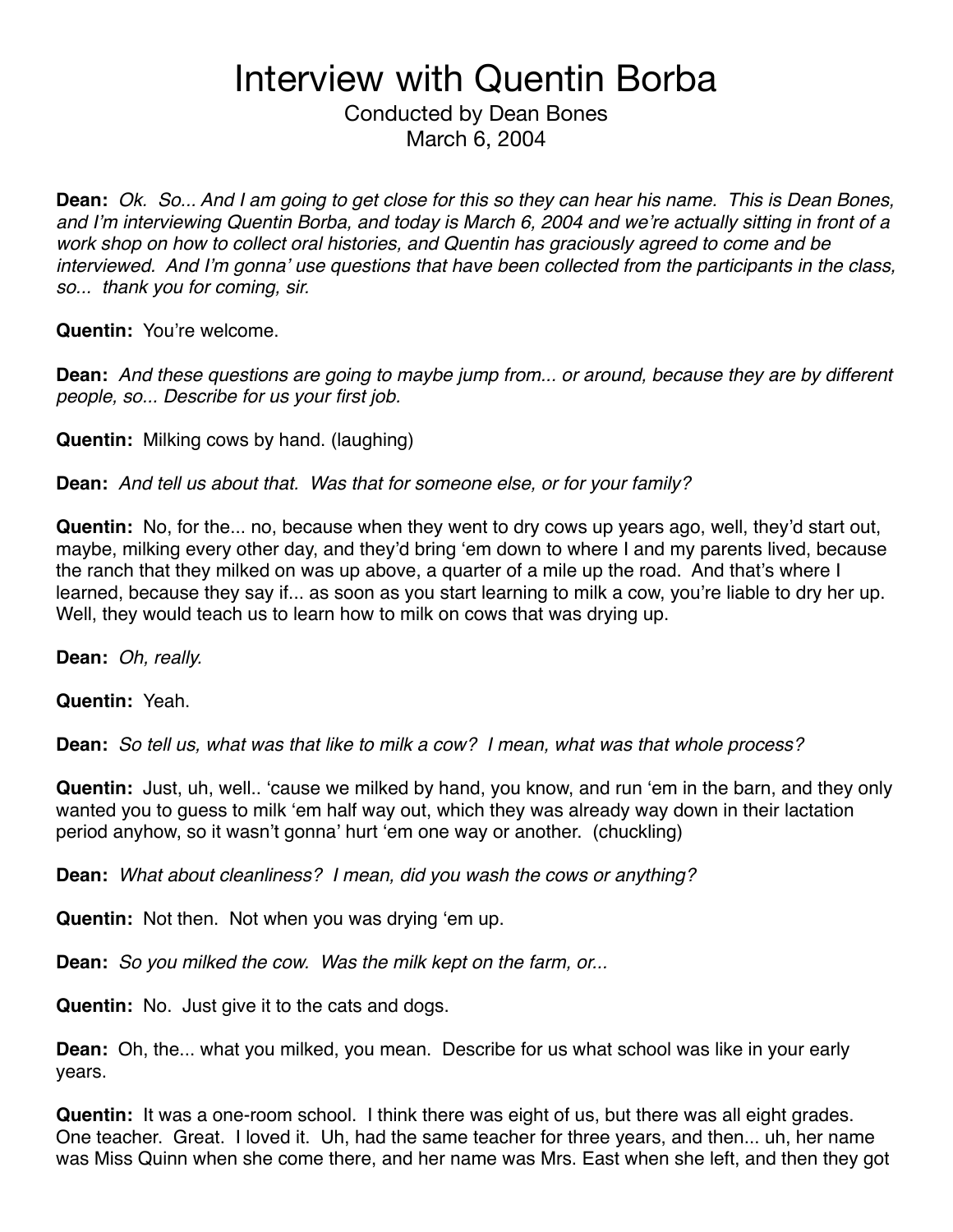Conducted by Dean Bones March 6, 2004

a Mrs. Myra Costa from California taught when I was in the fourth grade in Brown School. Then I went to Beaver School, and of course there was two rooms there, and Mrs. Gilbert was my teacher four through eight.

**Dean:** *What did you feed your family? Actually, let*'*s start with this... tell us about your family. Your own family.*

**Quentin:** Raised all your own... all your stuff. Done cannin', did gardens, and of course, had our own beef, raised their own pork... so it was... I guess you might say survival... because with a big garden, ʻcause my mother... I don't know what... we had a big cellar, and it was always full of canned fruit and vegetables, and that was the way it was.

#### **Dean:** *Not too many trips to the store?*

**Quentin:** Oh, no.... no.... nope... homemade bread, and made our own butter in the wintertime... uh, and you ate what was on your plate, and if you didn't you... or you snacked in between time, and didn't eat everything that was on your plate, you didn't snack with cookies or in between meals for quite a little while. You soon learned that.

**Dean:** *Tell us about your wife and your own children.*

**Quentin:** I was married in 1949, and then in 1951 we moved onto the place up there, and then started raising a family and then in 1953 we started buying the place from an old timer that was here, uh... Adam Smeltzer. And the place then was known as Hazel Bend Ranch.

**Dean:** *Ok, so then, what did you feed your own family? Was it similar to what you were raised on?*

**Quentin:** Right. Yep. Same way. We raised a big garden, and what we couldn't use, if other people wanted it, well, they could have it, you know. Yep.

**Dean:** *What other jobs did you have besides your dairy... you did have a dairy then of your own, right?*

**Quentin:** Right, yeah. Well, I worked in the woods, also worked in the mill... had to to buy the ranch and keep a'going, you know, to make a livin', but uh, if I had it to do over, I'd do the same thing right back over again. I've never changed nothin'...

**Dean:** *So tell us about working in the woods. What do you mean when you say that?*

**Quentin:** Well, I run some equipment, but also fell... most of the time I fell timber and bucked it. Yeah. And then the mills, well, I was either off bearing for lumber or else I ran trim saws.

**Dean:** *What mill was that, Quentin?*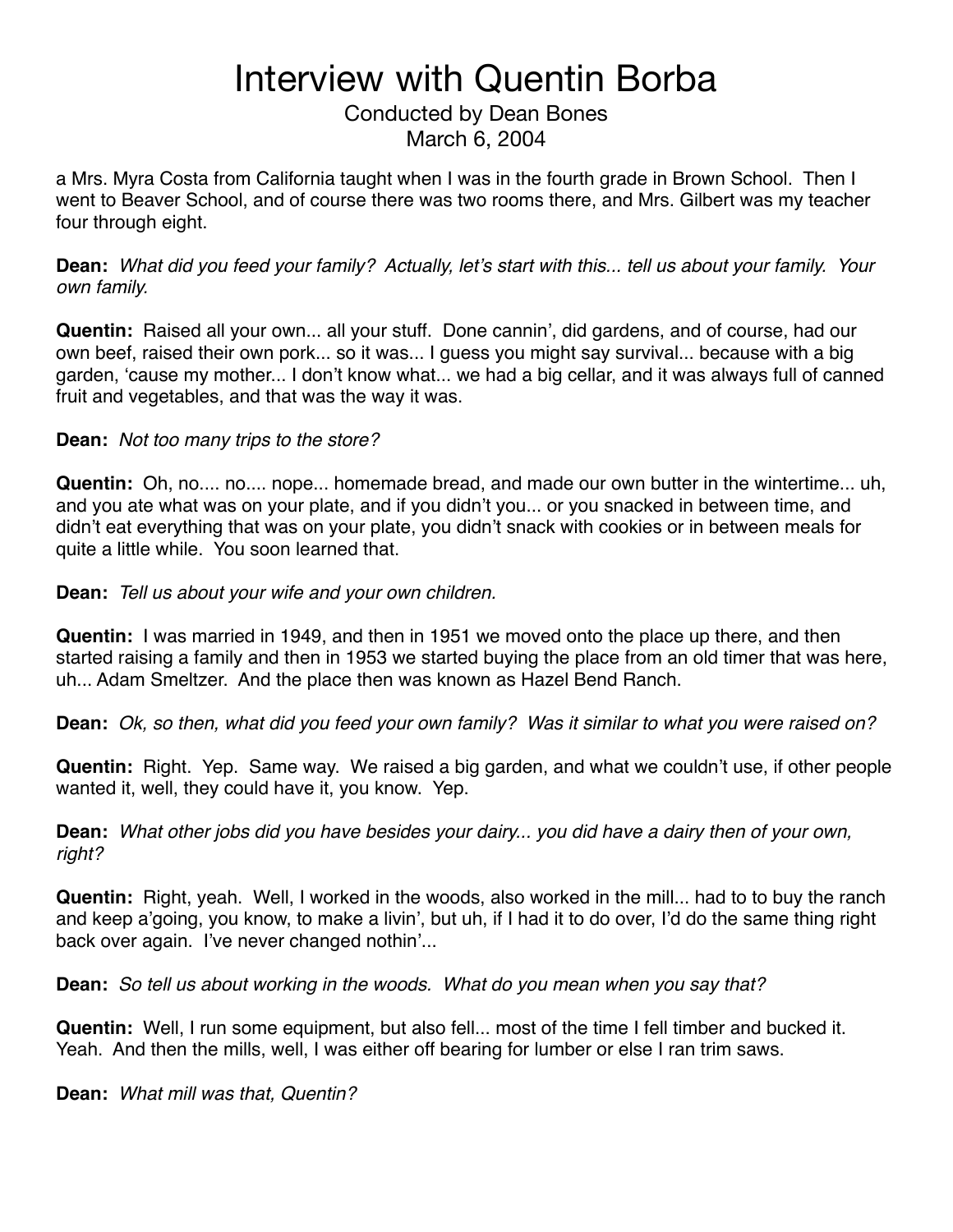Conducted by Dean Bones March 6, 2004

**Quentin:** I worked in Paraguay's Boulder Mill, and I also worked in Vanhandle's at Beaver. And I worked at Bogg's alder mill... that was an odd deal... a fella' got sick and wanted to know if I could come up and happen to spell off for three or four days, and it ended up four years.

#### **Dean:** *And who ran the farm at that time?*

**Quentin:** Well, we run the... milked and went home and on Saturdays and Sundays, that's when you done all the farm work.

**Dean:** *So, when you milked, what happened to the milk? Did you have to deliver it? Or did someone pick it up?*

**Quentin:** No... they... everybody picked it... they picked it up, and then, there in 1960, well, I went Grade A, and so that way it was in a bulk tank and then it was picked up.

**Dean:** *So, change of subject... you were talking to some people about Portuguese Joe... tell us about Portuguese Joe.*

**Quentin:** Portuguese Joe jumped the boat in Astoria, and he caught two bull elk calves and raised ʻem, and he was the first one to come over Neah-Kah-Nie Mountain with elk oxen to come into Tillamook. And his dairy was where... uh, about where Thriftways Store was here in Tillamook.

#### **Dean:** *Now, how do you know this?*

**Quentin:** My grandparents... grandmother... ʻcause she was Portuguese, and of course, a lot of my relation that come here... uncles... they would take the name Borba when they jumped boat either in Astoria or Tillamook, take the name Borba for three years, and then they would take the original name of Suarez, because that way they wouldn't be shipped back. ʻCourse that was in the 1900's, too, early. (chuckling)

**Dean:** *What do you think is the most dramatic change that you*'*ve seen in South County over the last many years?*

**Quentin:** More people... probably more diversified now than what it was then. Because then I knew everybody in Beaver, now I don't know hardly anybody in Beaver. (laughing)

**Dean:** *So... diversified as far as... not... people groups, or jobs, or...*

**Quentin:** More jobs, and then, ʻcourse then there was only two stores, and at one time there was only one service station, and now, of course, there's two, but still the two stores... uh, the fire hall... but there's just... more... and then of course there's the trailer court that was never in there before....

**Dean:** *So, different buildings have gone up?*

**Quentin:** Yep.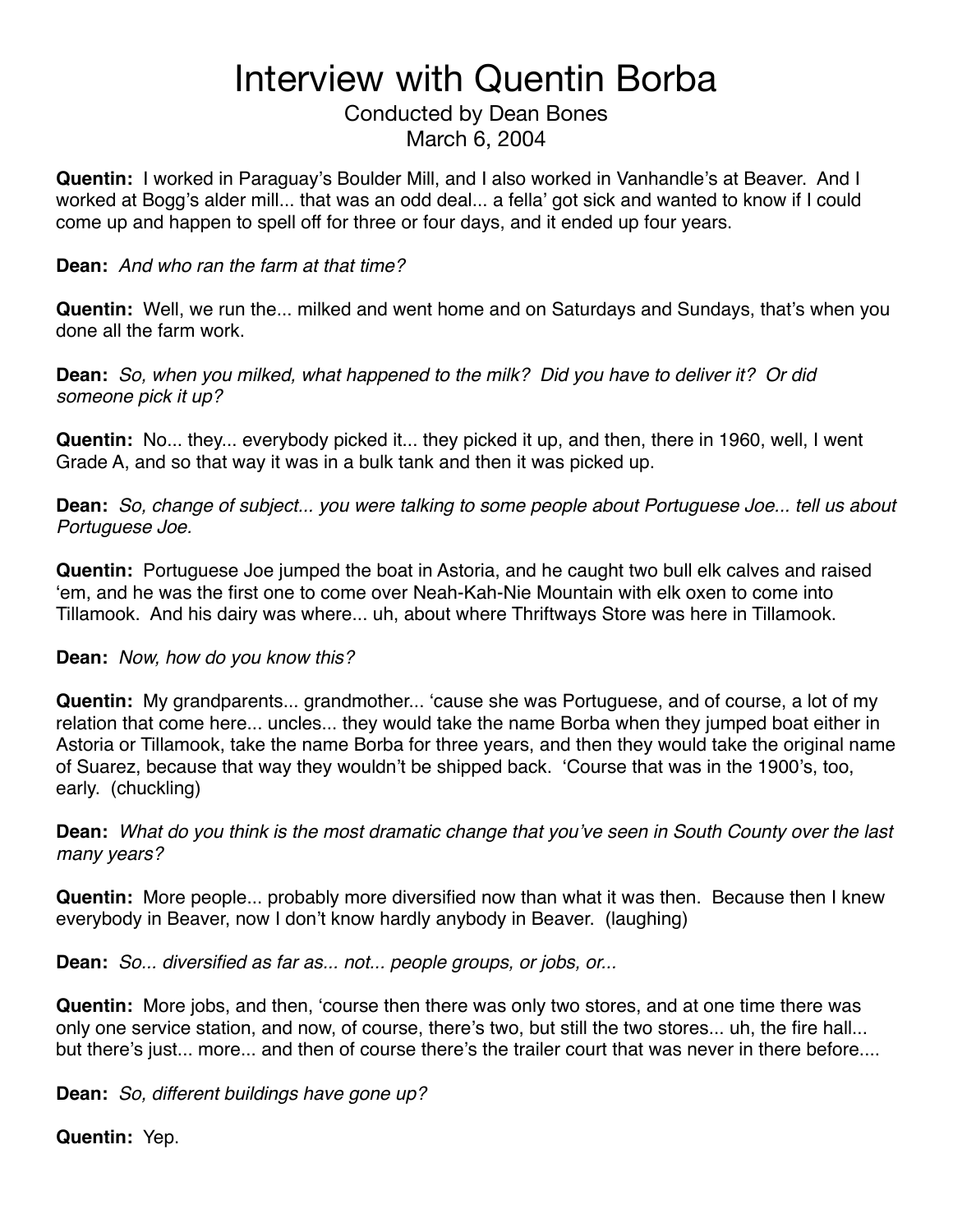Conducted by Dean Bones March 6, 2004

**Dean:** *Doctor Huckleberry was a real Tillamook County personality. Would you share some thoughts about him?*

**Quentin:** That was one gentleman that I never knew.

**Dean:** *Ok, then let*'*s talk about any doctors in South County. Any... what would you do for emergencies? Were there doctors?*

**Quentin:** Uh... well, when Dr. Lemery first came to Tillamook County, his office was in Cloverdale. And I happened to break out and my folks... and it was in the middle of the summertime... and the folks rushed me down there in Model T Ford, and he looked at me and he said, "Take him home, build a fire, wrap him up in a blanket and get him sweatin'." And what had happened is that I had got poisoned with a weed called dog fennel, and I was breaking out on the inside, and that made it come to the outside. (chuckling) And then Dr. Ringo in here at Tillamook, and also Dr. Hayes, and Dr. Steinbach.

**Dean:** *So.... when you were younger you doctored in South County, but later your doctors were up in Tillamook.*

**Quentin:** In Tillamook... right.

**Dean:** *Bayocean Spit... with the homes and development has great intrigue... what was that like to watch that dream develop and then go away?*

**Quentin:** I only remember being out there at one time... uh... and then we'd heard about it, and I can remember the folks on a Sunday drove out towards Bayocean... we couldn't believe that that had all washed away.

**Dean:** *So, you didn*'*t really know that much about it?*

**Quentin:** No... no.

**Dean:** *Distances... was it quite a distance from where you were, then?*

**Quentin:** Well, yes, because see, we lived within a mile and a half from where I live right now.

**Dean:** *Has the road changed, or is it the way you traveled...*

**Quentin:** The way we traveled, and the road has changed. Then it was all rock roads and Model T Fords.

**Dean:** *Ok. When did your family first come to Tillamook County, and what brought them here?*

**Quentin:** 1902, from California. Beings they were ... I always asked my grandmother how come they moved up here from Fresno, California, and she said, "We just didn't like it down there". And so now... but I could never get her to tell me why. And now these other Portuguese that have moved up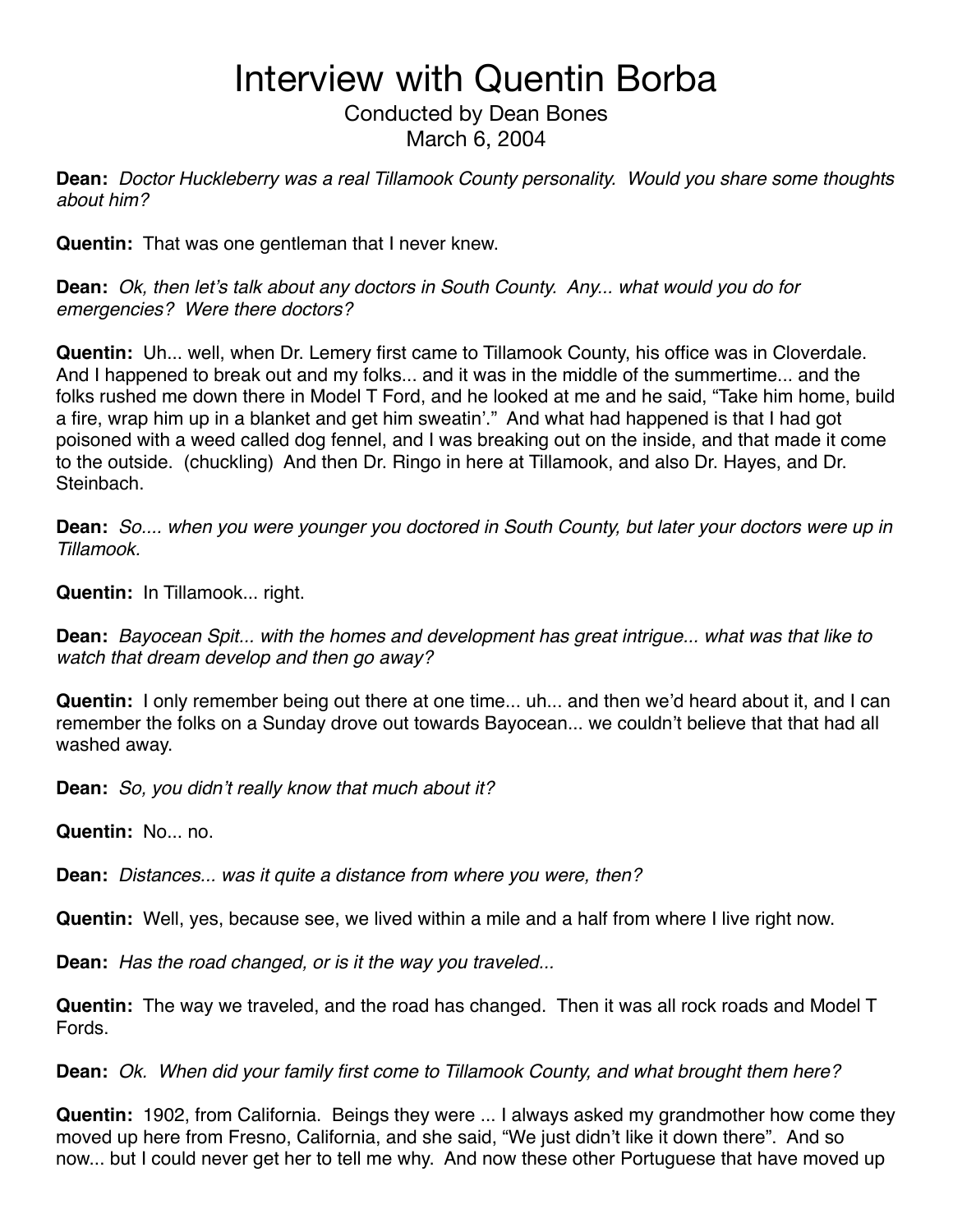Conducted by Dean Bones March 6, 2004

from down there, now I realize what was the matter, is because Portuguese are darker skinned, and then they classed them and treated them the same as blacks, and so they moved out. That's the reason they come up here.

**Dean:** *In fact, in your own family, wasn*'*t there a difference in the skin color?*

**Quentin:** Right. My uncle was a lot darker skinned than my dad.

**Dean:** *Ummm... very dark.*

**Quentin:** And your skin is... bad as I hate to say it, but your skin is more oily, uh... I will get real red but I will not sunburn... put on a white shirt, and you could scrub my neck raw and put on a white shirt and in five minutes it'll be black around the collar. (chuckling)

**Dean:** *So do you know anything of your family*'*s journey? Can you describe anything you know about them coming up here?*

**Quentin:** Well, they come up by boat, and in fact, it was on the Elmore and it landed right in front of where the feed store is in Tillamook down there right now.

**Dean:** *Hm.... How did you meet your wife?*

**Quentin:** We first knew one another when we went to grade school in Beaver, and then, uh... then when they moved from Pleasant Valley down there, both of us happened to be in grange down there and she run for fair queen and, so.... she asked me if I would be her escort. The rest is history! (laughter)

**Dean:** *Have you ever thought of leaving the area?*

**Quentin:** Never!

**Dean:** *Why?*

**Quentin:** I love it there. I live within a mile and a half of where I was born and raised.

**Dean:** *Sooo.... the area has been good to you in a sense?*

**Quentin:** Real good... real good.

**Dean:** *Uhhh.... without internet or t.v. or video games, as a child how could you keep from being bored?*

**Quentin:** We played a lot outdoors. But then, ʻcourse we was busy all the time. Because folks and them had a dairy, and you worked on it. You... you know, like I said, learned to milk cows, you fed calves, you brought cows... took ʻem to pasture... drove ʻem to pasture and brought ʻem back, you know... you always had chores to do. Chickens to feed, kindlin' to get in, you name it!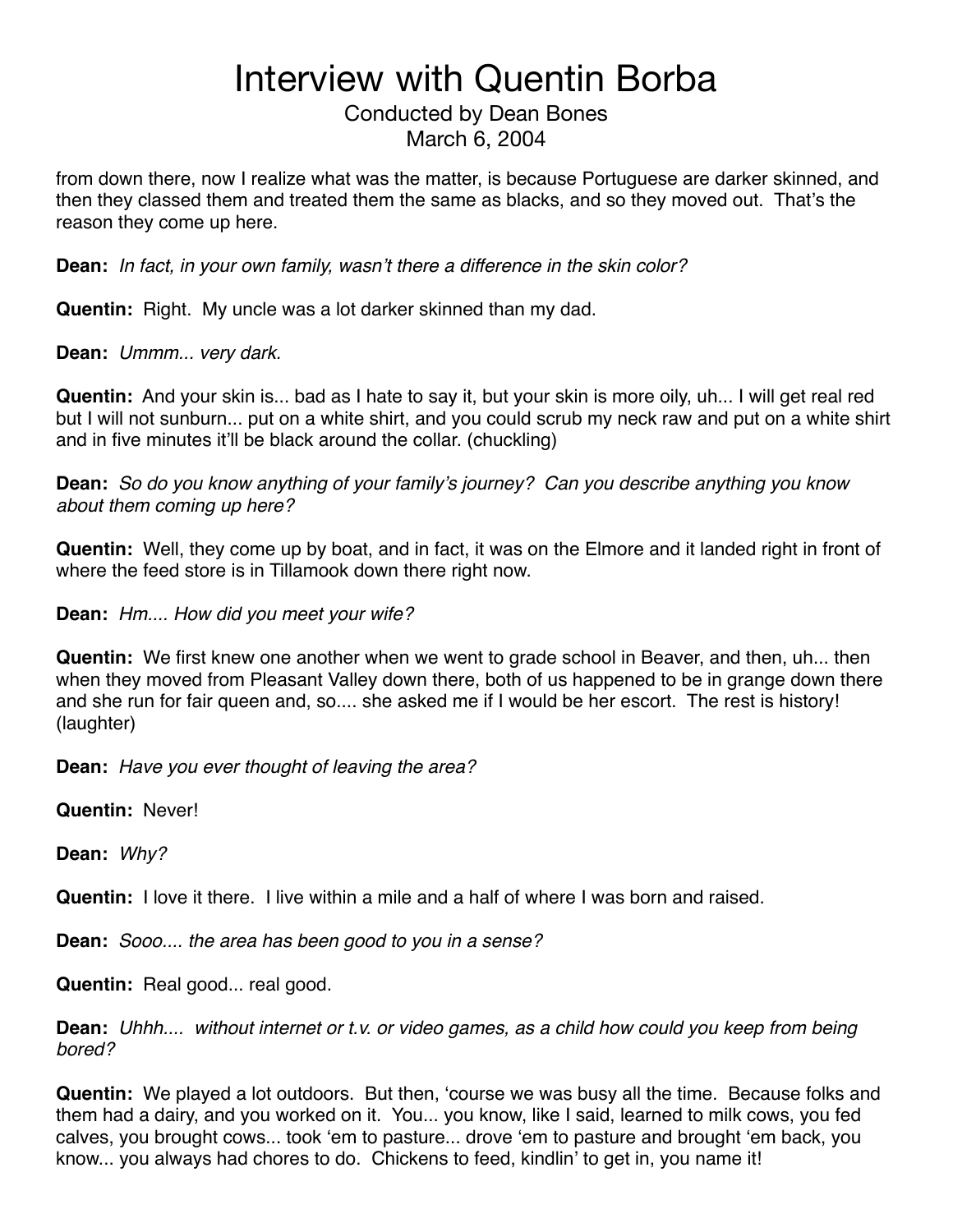Conducted by Dean Bones March 6, 2004

**Dean:** *So the word bored wasn*'*t in your vocabulary?*

**Quentin:** No... no.

**Dean:** *Talk about what you know about the impact the Navy had on Tillamook County during World War II.*

**Quentin:** Well.... ʻcourse I was livin' in the South end, you know, but it had quite an impact on it. In fact, several of ʻem that was stationed here married and stayed here. I can remember the blimps and the planes that would fly over. They would fly real low... uh, we could stand outside and read the numbers easy on the sides of the planes, because they would come in... lot of times they would in underneath the far end of Mt. Hebo and then they'd drop down real low and then go over the top of Bunn Creek. And they was practicin' uh... I guess sight unseen, you know. Because that's when they spotted the subs off Pacific City and I can remember the day that those planes went out through and scared my cows all to pieces. Yeah. But then you could pretty near always see a blimp in the air then.

**Dean:** *So you had that constant reminder.*

**Quentin:** Oh, yeah.

**Dean:** *Tell us a humorous story from your past.*

**Quentin:** (chuckling) Wow! I don't know... I like to play practical jokes on people. Uh, and if you can get one on me, I get just as big a bang out of it as you will. I think probably the most practical joke is gonna' have to be on your father-in-law, when they got married... they lived in a house right below where I am now, and it was an old house, and the front porch was broke down, and nobody ever used it, and I'll say it was green and slick and slimy, and we went to chivaree ʻem...

I don't know if any of you ever know what chivarees are, but that was the main thing then when couples got married and come back from a honeymoon, you got chivareed. Clocks underneath the bed, or cornflakes in the bed, or anything. Well, a bunch of us around there... we went to chivaree ʻem, and they would not turn a light on in the house. And if you want to hear a dreadful sound, take an old buzz saw blade and put wire through the eye of it and hold a bar on and have somebody hit it with a hammer. That will really get your attention. Well, they wouldn't come up... er, turn the light on, so what did I do? I was gonna' be real smart and beat on the front door. So I went a runnin' on that porch, my feet went out from underneath me, I went through the door, and I was on the floor in the front room and here was Reuben standing there... HA, HA, HA, HA!! (laughter)

**Dean:** *If we can switch gears, then... what has been your hardest challenge in life? Or one of the hardest challenges?*

**Quentin:** Boy, I don't know. One thing right now, I know I would hate to raise a family right now, with everything that's goin' on in front of ʻem... of the young students.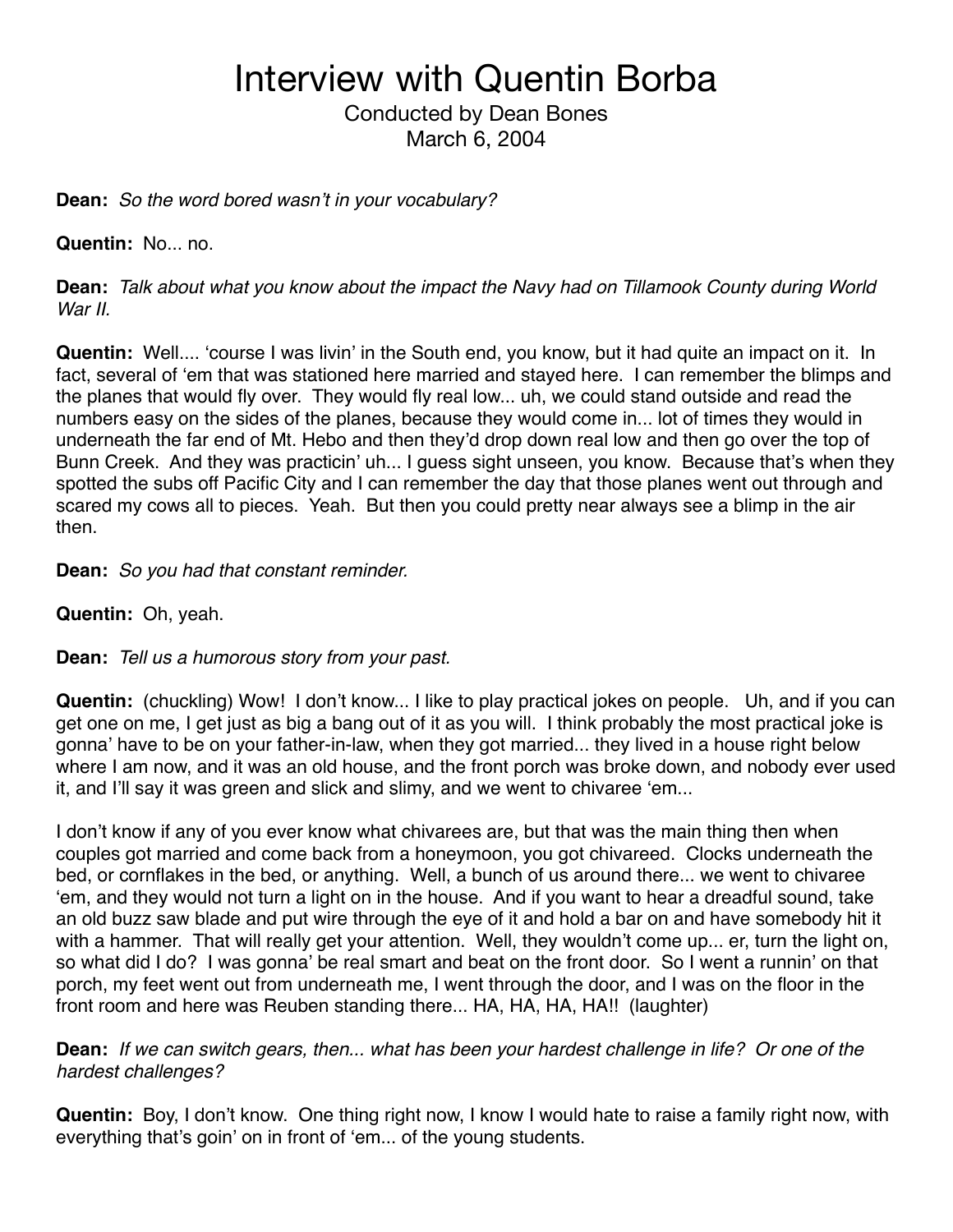#### Conducted by Dean Bones March 6, 2004

#### **Dean:** *But for you, that wasn*'*t really a challenge?*

**Quentin:** The drugs and everything wasn't there then.

**Dean:** *Uh, huh (yes). If you had one piece of advice to give students of today, what would it be?*

**Quentin:** Well, I'll tell you, from what I've... went into the schools.. uh... politeness... I think that is really one of ʻem... and another one is, uh... the way the laws are now, you can't discipline your child at home, and they can't really discipline ʻem at school. So, they've got free run. And, uh, like when I was down there at... last year talking to your sixth grade class, if we had acted in school as they do now, you'd have never seen a recess, you'd a been sittin' at your desk all day long. ʻCause if the teacher said somethin' to ya', that was law. And that's what I'd like to see so much different in schools now.

**Dean:** *I don*'*t think Quentin ... you said, how many cows you actually had. How many cows did your family have when you were young, and how many cows did you have on your farm?*

**Quentin:** We had twenty-five at.. when I was young, but when I and the wife went on to the ranch there, there was thirty-two cows... uh, they couldn't even raise enough feed for ʻem... uh, and then when we got rid of it, well, we sold 110 head, and raised most of the feed.

**Dean:** *So was it enjoyable having the dairy farm, was it tiring, what was it like for you?*

**Quentin:** It was a lot of work, but like I said, I would never change if I had it to do over. Same way that we farmed with horses, and if, uh... when I was up until... well, half-way through high school... if somebody today would offer me a job of mowing hay or plowing with a team, I'd be there.

**Dean:** *What new technology or invention most drastically changed your life?*

**Quentin:** Tractor.

**Dean:** *In what way?*

**Quentin:** Well, before we... I mean, we harrowed... you done everything with the team, you know, and you was walkin' all the time, and the tractor you was ridin' and you done it in... wow... what... sixteenth of the time.

**Dean:** *I apologize for keep looking down, because I*'*m not familiar with the questions, I gotta*' *see what*'*s next...*

**Quentin:** (chuckling) Oh, that's all right.

**Dean:** *What advice do you have for me? How do I live a good life?*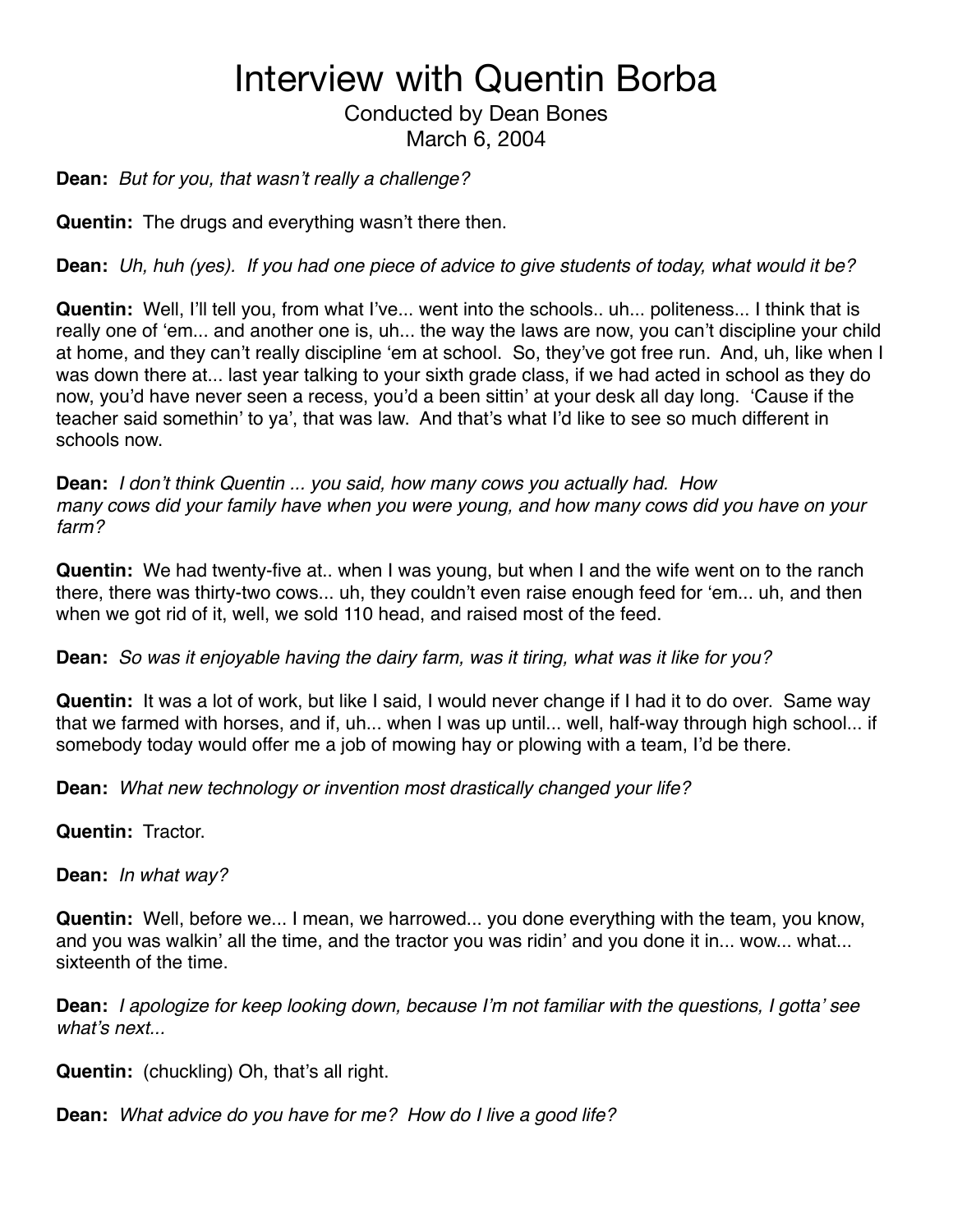Conducted by Dean Bones March 6, 2004

**Quentin:** Be truthful, uh... be honest, you know, even if it hurts, tell the truth. That's what I've always told my kids. Maybe you done somethin' wrong, but tell the truth, it's gonna' hurt, but the truth will bring.. come out. If you don't tell the truth then, you're gonna' learn it sooner or later, and the treatment's gonna' be rougher.

**Dean:** *So, in an emergency, who would you and your family turn to for help?*

**Quentin:** Neighbors. Then, it seemed, I think, years ago people were a lot closer than they are now. You knew all your neighbors, and if somebody needed help, you didn't question, you went and helped ʻem. You'd do work for ʻem, and not accept any pay. Didn't expect any. Because if you needed help, and they'd hear about it, here they'd come, you know.

**Dean:** *Can you think of one of those times where neighbors needed help or you did, and just tell us about how that worked?*

**Quentin:** Well, once this Ben Knutson, he'd lost his wife and his house had caught afire, and, well, he'd lost everything, and... then it was word of mouth ʻcause not everybody had a telephone, and everybody got together and within... different people would furnish . . . people would furnish stuff, and he went to stay at another person's house, and, what was it? In about three weeks we had a small, you might say cabin for him, you know, all built back up.

**Dean:** *That*'*s wonderful.*

**Quentin:** We couldn't get in a car and see how far we could drive in twenty-four hours like they do now.

**Dean:** *What about your community has stayed the same over the years?*

**Quentin:** I think it's stayed pretty much the same.

**Dean:** *In what way?*

**Quentin:** Because the people that are around there now were born and raised there, you know. There's not too many... we've got a lot of new ones come in, but you go meet ʻem, tell ʻem who you are and where you live, and you visit back and forth. And so it's... We always say if you come into our community and if you think you're going to change it, you're not gonna' stay long.

**Dean:** *I have gone through just about all the questions. Is there anything else you*'*d like to share with us? Any stories, any thoughts, any advice?*

**Quentin:** Hmmmm....

**Dean:** *And Quentin, think of important moments in your life. Are there any of those you could tell us about?*

Quentin: Important ones... boy....